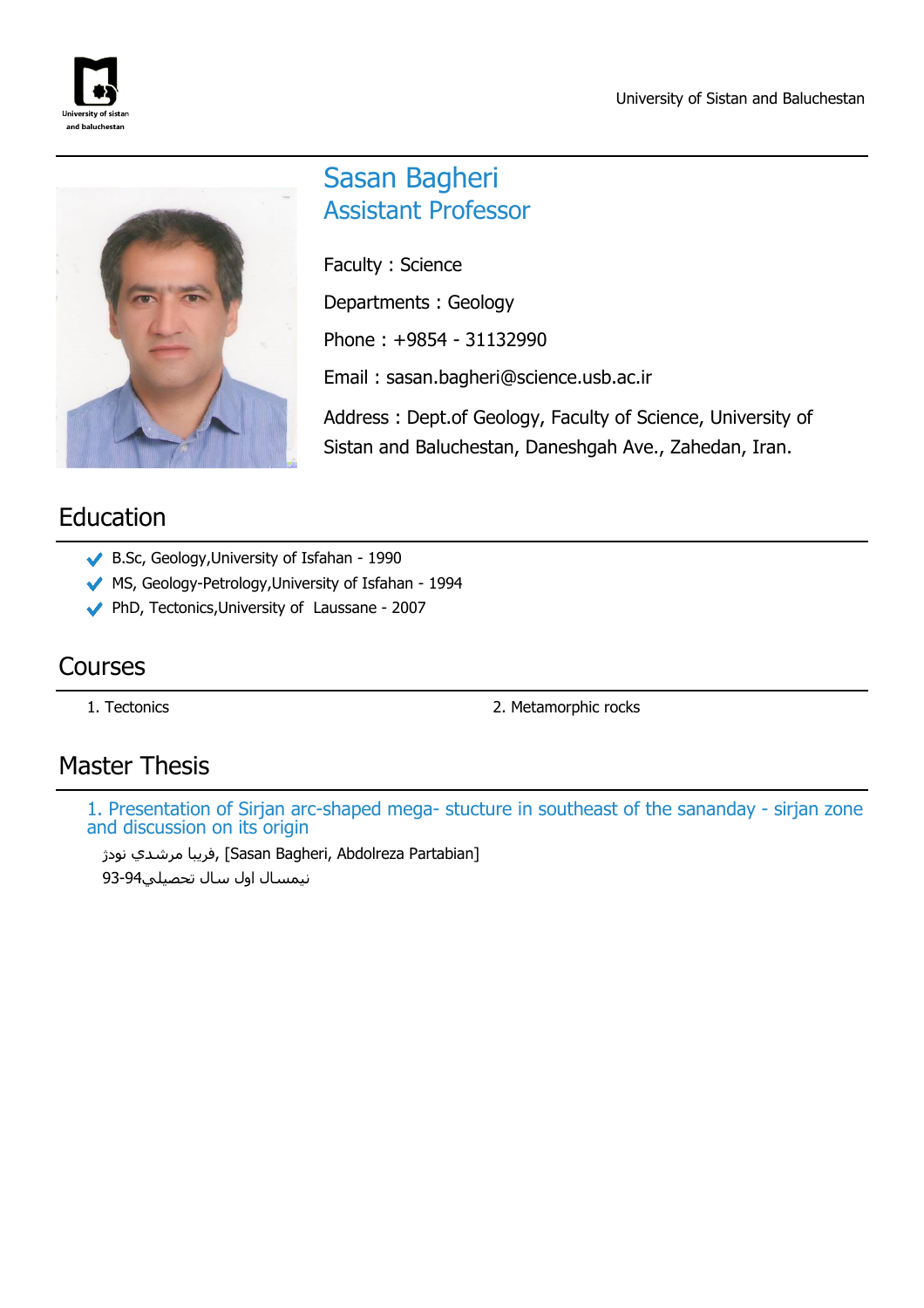

## Journals Papers

## 2021

1. Petrology and Geochemistry of Siahjangal Ophiolite, Northeastern Taftan Volcano

, Habib Biabangard, Sasan Bagheri

Volume: (14) 87 - 99

## 2020

2. Diagenesis and early mineralogy of Upper Jurassic limestone in Tabas Block

NARGES EDALATIMANESH, Sasan Bagheri, Mohammad-Hosein Adabi, Mostafa Ghomashi, Mohammad Boomeri Volume: (11) 47 - 71

3. Documentation of the Sirjan Orocline in the southeast Sanandaj-Sirjan Zone, Iran

Abdolreza Partabian, Sasan Bagheri, Fariba Morshedi, Timothy M. Kusky Journal of Mountain Science Volume: (17) 528 - 541

4. petrology and geochemistry of Gabbro member of Samsoor Ophiolite, SE Iran

Habib Biabangard, Sasan Bagheri, JALIL AHMED KARIMZAI Volume: (28) 95 - 110

5. Petrology, geochemistry and origin of Mirabad dacitoid dykes, south of Zahedan (Southeast of Iran)

Habib Biabangard, Sasan Bagheri, Soheyla Veysi nasab Volume: (10) 67 - 82

6. Petrology and origin of the Lar igneous complex of the Sistan suture zone, Iran

Mohammad Boomeri, Rahele Moradi, Sasan Bagheri GEOLOGOS Volume: (26) 51 - 64

7. The eastern iranian orocline

Sasan Bagheri, Shamsoddin Damani Gol EARTH-SCIENCE REVIEWS Volume: (210) 103322 -

#### 8. New Albian (Cretaceous) radiolarian age constraints for the Dumak ophiolitic melange from the Shuru area, Eastern Iran

Péter Ozsvart, Elham Bahramnejad, Sasan Bagheri, Mortaza Sharifi

CRETACEOUS RESEARCH Volume: (111) 104451-1 - 104451-9

9. Propertional shortening mechanism in the Eocene Northwestern structural arc

Mahbubeh Yaghoubi, Sasan Bagheri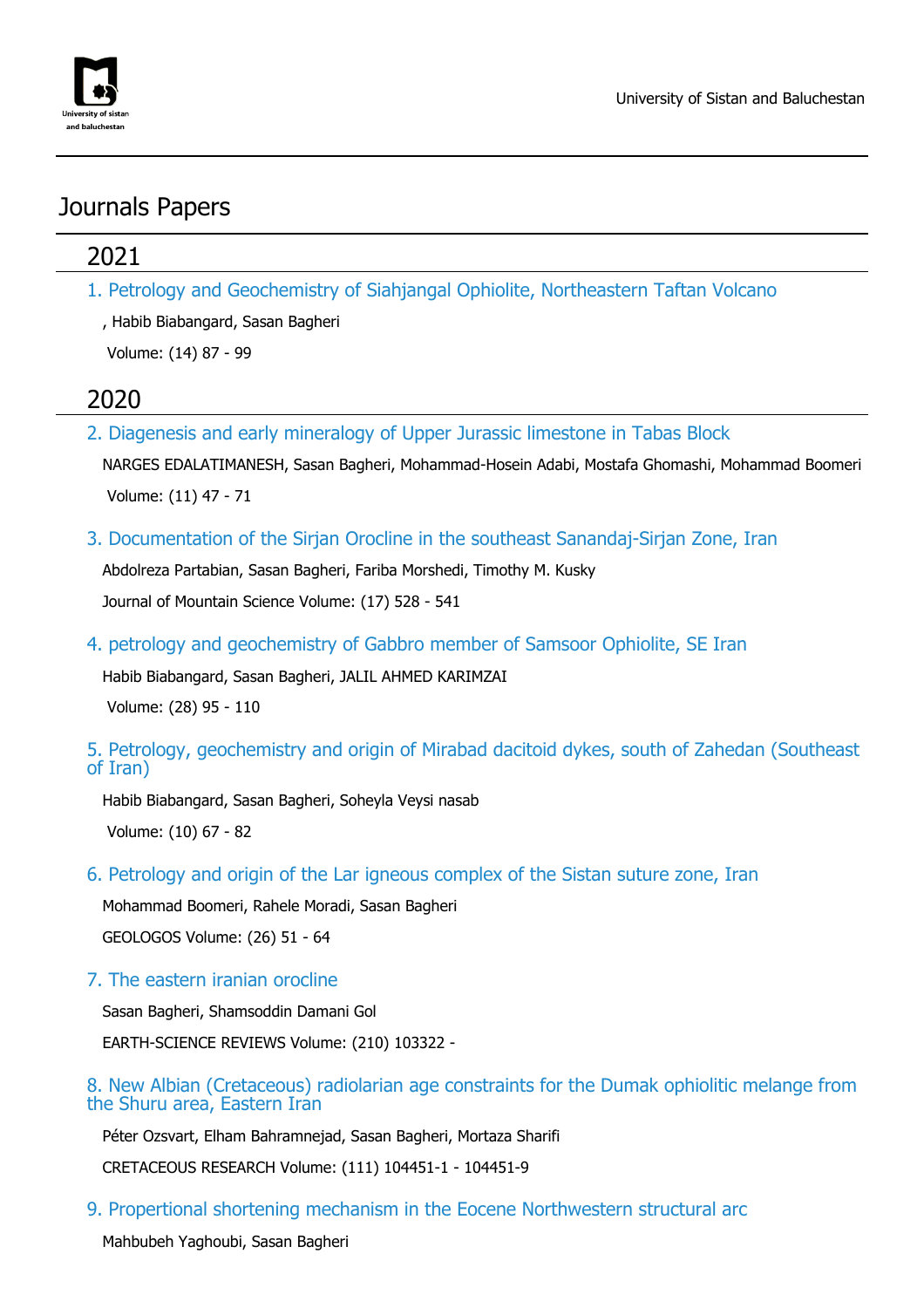

Volume: (29) 277 - 286

#### 2019

10. Geology, Re-Os age, S and O isotopic composition of the Lar porphyry Cu-Mo deposit, southeast Iran

Mohammad Boomeri, Rahele Moradi, Holly Stein, Sasan Bagheri

ORE GEOLOGY REVIEWS Volume: (104) 477 - 494

11. Investigation of apatite chemistry in Lar igneous complex, North of Zahedan

Rahele Moradi, Mohammad Boomeri, Sasan Bagheri

Volume: (27) 281 - 294

12. Mineral chemistry of the Mahirud Tonalitic Stock in the Sistan suture zone, East Iran

Shahriar Keshtgar, Mohammad Boomeri, Sasan Bagheri

Volume: (10) 94 - 107

13. Tectonic setting of Mahirud Volcano-plutonic Complex Different insight into the geodynamic history of East Iran

Shahriyar Keshtgar, Sasan Bagheri, Mohammad Boomeri

Volume: (29) 131 - 144

#### 2018

14. Evidences on the presence of Jurassic continental rift system in the Tabas Block

NARGES EDALATIMANESH, Sasan Bagheri, Mostafa Ghomashi, Mahammad Reza Bakhshi Mohebbi

Tectonics Volume: (2) 37 - 44

### 2016

15. Conodont biostratigraphy of the Permian- Triassic boundaryin the Baghuk Mountain section northwest of Abadeh

Moein Daryapeyma Hormozi, Habib Biabangard, Sasan Bagheri, Mahammad Reza Bakhshi Mohebbi

Volume: (99) 227 - 238

16. Progressive metamorphism in metapelites of the Deh-Salm metamorphic complex, east of the Lut block according to garnet-biotite thermometry

, Sasan Bagheri, Ali Ahmadi,

Volume: (26) 325 - 338

17. Geochemistry, zircon U-Pb age, and tectonic constraints on the Bazman granitoid complex, southeast Iran

, Mohammad Boomeri, Sasan Bagheri, ,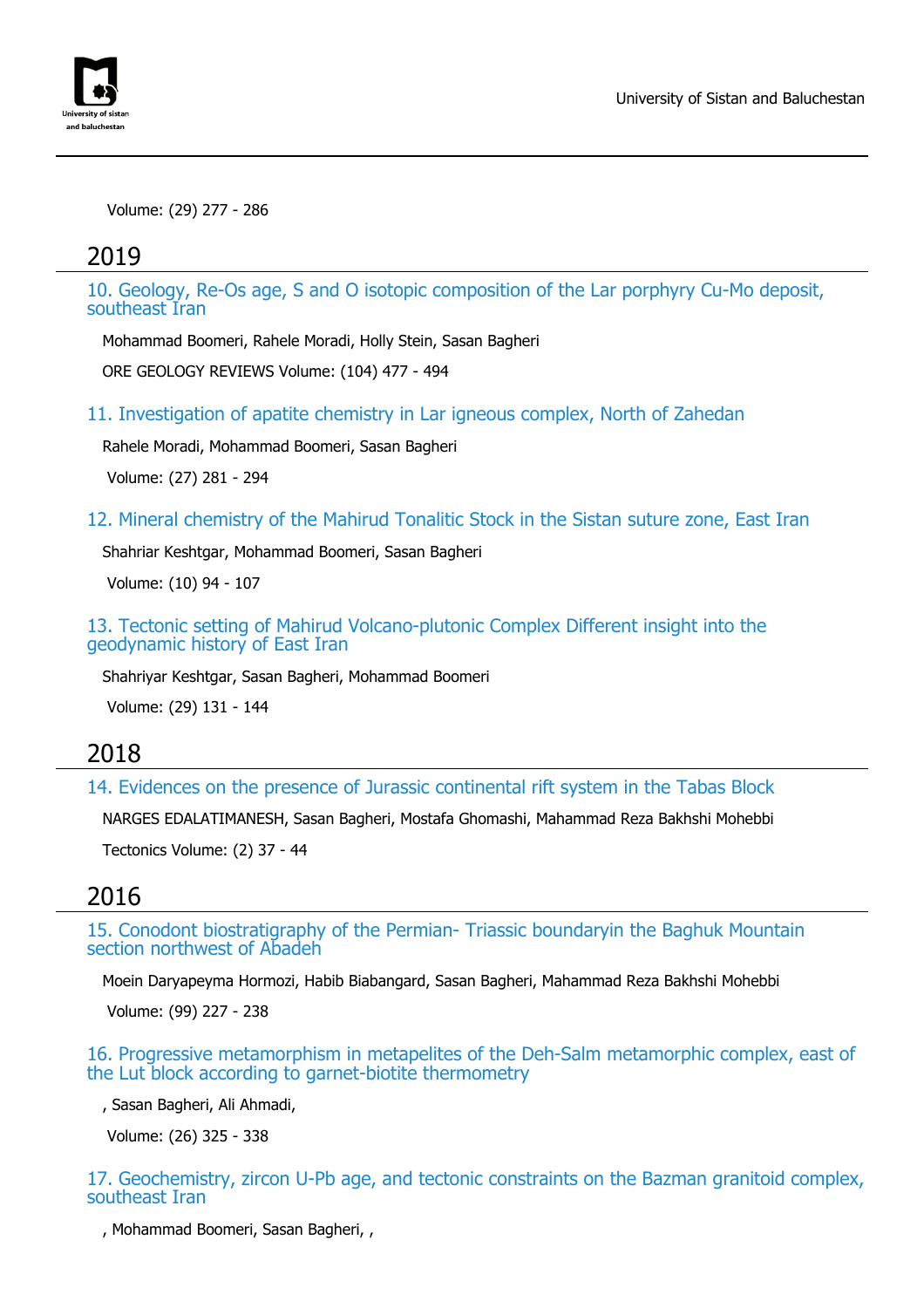

TURKISH JOURNAL OF EARTH SCIENCES Volume: (4) 311 - 340

18. Mineral chemistry of igneous rocks in the Lar Cu-Mo prospect, southeastern part of Iran: implications for P, T, and fO2

Rahele Moradi, Mohammad Boomeri, Sasan Bagheri, k n

TURKISH JOURNAL OF EARTH SCIENCES Volume: (25) 418 - 433

19. Metallogeny and Mineralization Potential of the Bazman Granitoids, SE Iran

Mohammadreza Ghodsi, Mohammad Boomeri, Sasan Bagheri, David Lentz, Daizo Ishiyama

RESOURCE GEOLOGY Volume: (66) 286 - 302

20. Tectonic historical Maherod Complex (Chashma Ostad) based on structural data , East Iran

Shahriyar Keshtgar, Sasan Bagheri, Mohammad Boomeri

Tectonics Volume: (1) 63 - 75

#### 2015

21. Application of multifractal modeling technique in systematic lithogeochemical survey to identify Au–Cu anomalies in the Siah-Jangal area, Southeastern of Iran

, Mohammad Boomeri, Sasan Bagheri

Arabian Journal of Geosciences Volume: (8) 9517 - 9530

22. Digital Image Processing and Analysis Techniques for Detection of Hydrothermal Alteration Zones: A Cas e Study in Siah -Jangal Area, North of Taftan Volcano, Southeastern Iran

, Mohammad Boomeri, Sasan Bagheri

Journal of the Indian Society of Remote Sensing Volume: (43) 363 - 377

### 2014

23. petrography and geochemistry of intrusive rocks in Shurchah antimony-bearing area southeast of Zahedan

Mohammad Boomeri, Sasan Bagheri

Volume: () 15 - 32

### 2013

24. Paleozoic to Triassic ocean opening and closure preserved in Central Iran Constraints from the geochemistry of meta-igneous rocks of the Anarak area

Sasan Bagheri

lithos Volume: (172-173) 267 - 287

2008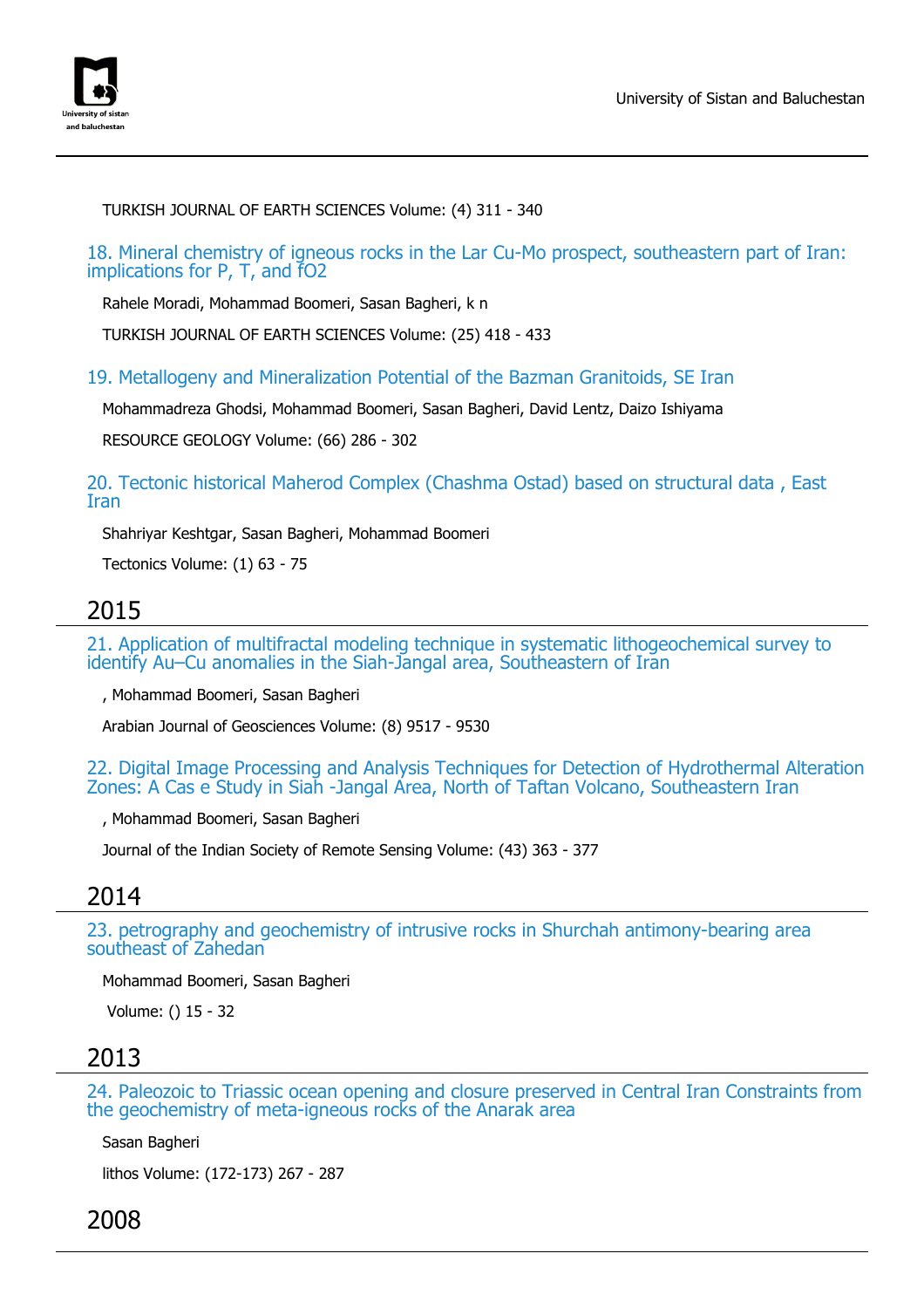

#### 25. The Anarak Jandaq and Posht-e-Badam metamorphic complexes in central Iran New geological data relationship and tectonic implications

Sasan Bagheri, Gerard M.Stampfli

tectonophysics Volume: (451) -

استفاده از شيمي كاني امفيبول جهت دما-فشار سنجي گرانيتوئيد بزمان، جنوب شرق ايران 26.

Sasan Bagheri

Volume: () -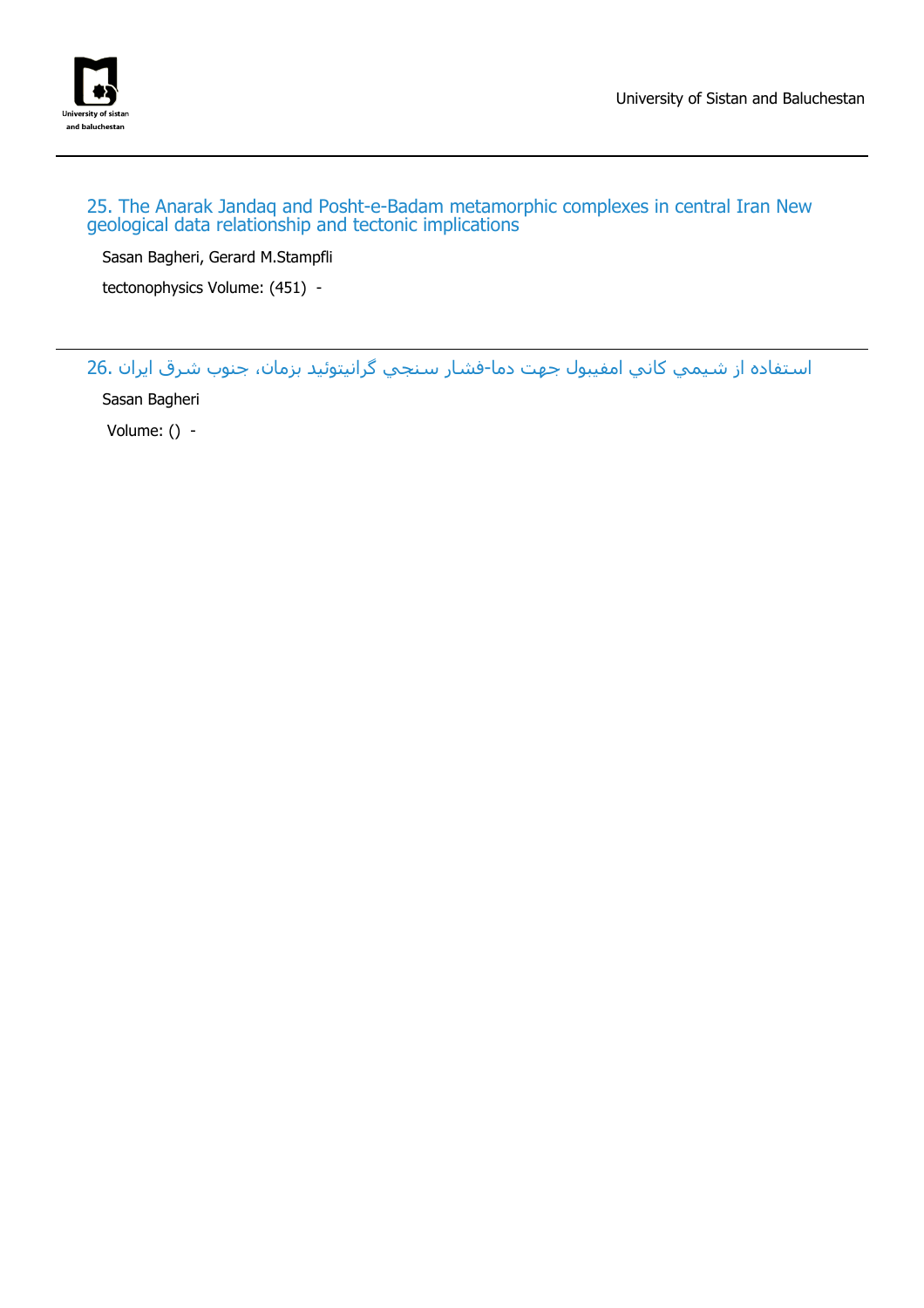

## Conferences Papers

### 2019

1. Petrology of Siahjangal ophiolite, Northeastern Taftan volcano, Southeast of Iran

26 th symposum of crystallography and minerology

Habib Biabangard, Sasan Bagheri,

### 2018

2. Geology and Petrology of East Semsour plain ophiolitic melange, south east of Iran

25th symposuiom of crystallograghy and mineralogy of Iran JALIL AHMED KARIMZAI, Habib Biabangard, Sasan Bagheri

3. Amount and mechanism of shortening in the Eocene carbonate platform, Northwest Birjand

The 4th National Geology and Mining Explorations Symposium Mahbubeh Yaghoubi, Sasan Bagheri

4. Using ISOCON method in the study of the Lar Cu-Mo deposit alterations, North of Zahedan Rahele Moradi, Mohammad Boomeri, Sasan Bagheri

## 2017

-

-

5. Turquoise of Neyshabour: a revealed from north of Gondwana

Sasan Bagheri, zahra mokhtari,

6. Significance of study of deformational structure in ornamental stone extraction; A case study on Aska Mine,ShahKuh Nehbandan

Mojtaba Asadi, Sasan Bagheri

## 2016

7. The post metamorphism Deformations in Sirjan Orocline Southeast of Sanandaj-Sirjan Zone

4th National symposium of tectonics and structural geology of Iran

, Sasan Bagheri, Abdolreza Partabian, sh d

8. Structural Transformations of Volcano-Plutonic Complex of Mahirud, East of Iran

The 4th national congress of geosciences and structural geology of Iran Sasan Bagheri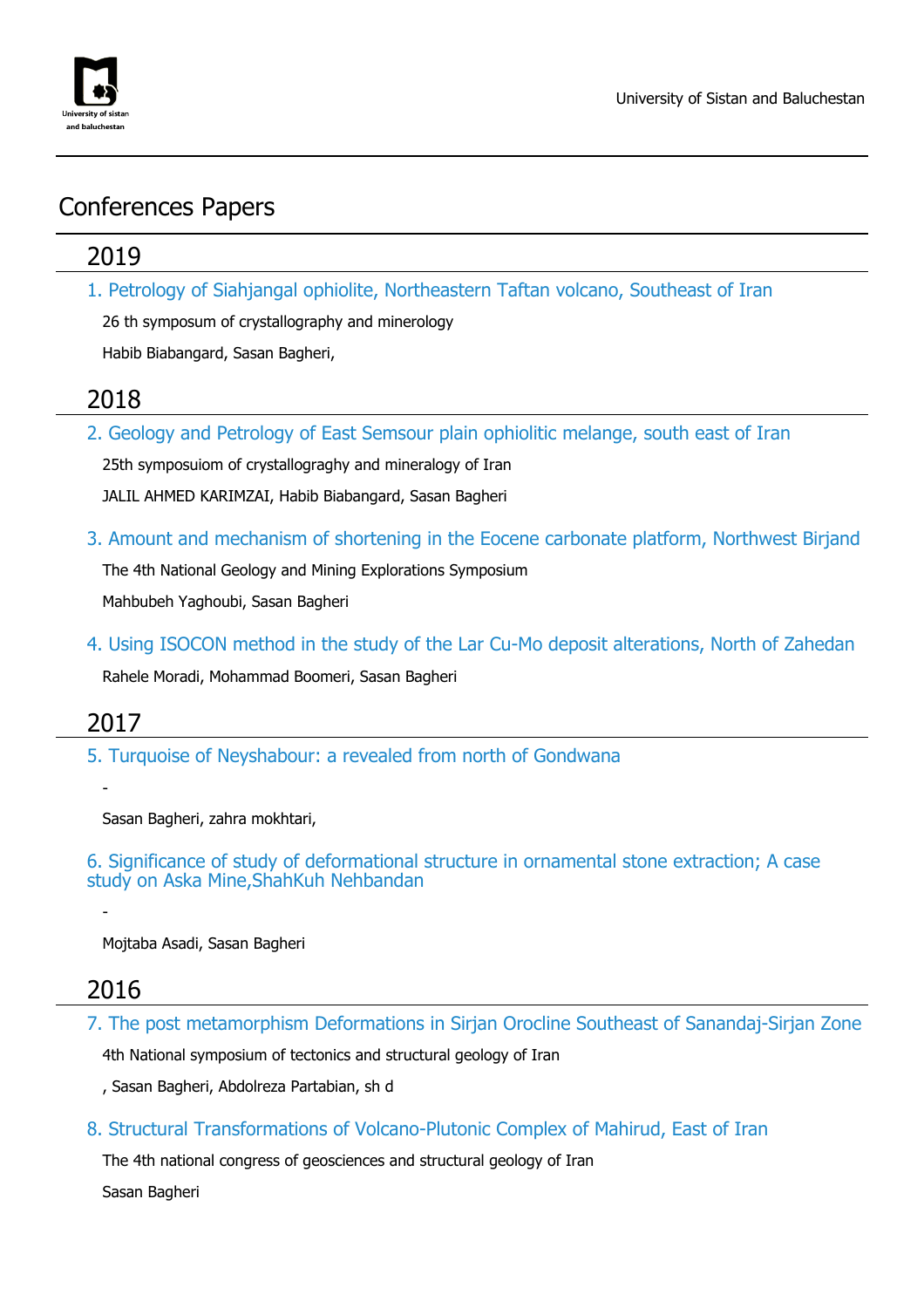

## 2015

9. The formation and growth of andalusite porphyroblast Compare nucleation rate and growth

7th National Conference of Iranian Society of Economic Geology

- , , Habib Biabangard, Sasan Bagheri
- 10. Sirian arc-shaped mega-structure in southeast and discussion on its origin

19th symposium of the Geological Society of Iran

- , Sasan Bagheri, Abdolreza Partabian
- 11. The Study Mineralogy and Economic Potential of Chahar Farsakh Metamorphic Belt

7th economic geology Conferance

, , Habib Biabangard, Sasan Bagheri

12. Using RS and DEM data for detection and

7th Symposium of Economic Geology

Mohammad Enghiadi, Mohammad Boomeri, Sasan Bagheri

### 2009

13. Khur Platform Tectonic evolution of a part of the Neo-Tethyan back-arc basin in Central Iran

7th Swiss Geoscience Meeting Structtural Geology Tectonics and Geodynamics session Neuchatel Switzerland Sasan Bagheri, G. M Stampfli, P Moix, Mahammad Reza Bakhshi Mohebbi

## 2008

14. Anticlockwise rotation of the centeral-East Iranian microcontinent and the Eurasia-India collision

33rd International Geological Congress

Sasan Bagheri

15. Anticlockwise rotation of the Central-East IAnticlockwise rotation of the Central-East Iranian Microcontinent and the Eurasia India Collisia

33rd International Geological Congress

Sasan Bagheri

## 2002

16. K-rich magmatism in the Sistan Suture Zone of Eastern Iran Re-emphasis on postcollisional event

The IGS 453 conference on Collisional Orogens in Sion Switzerland